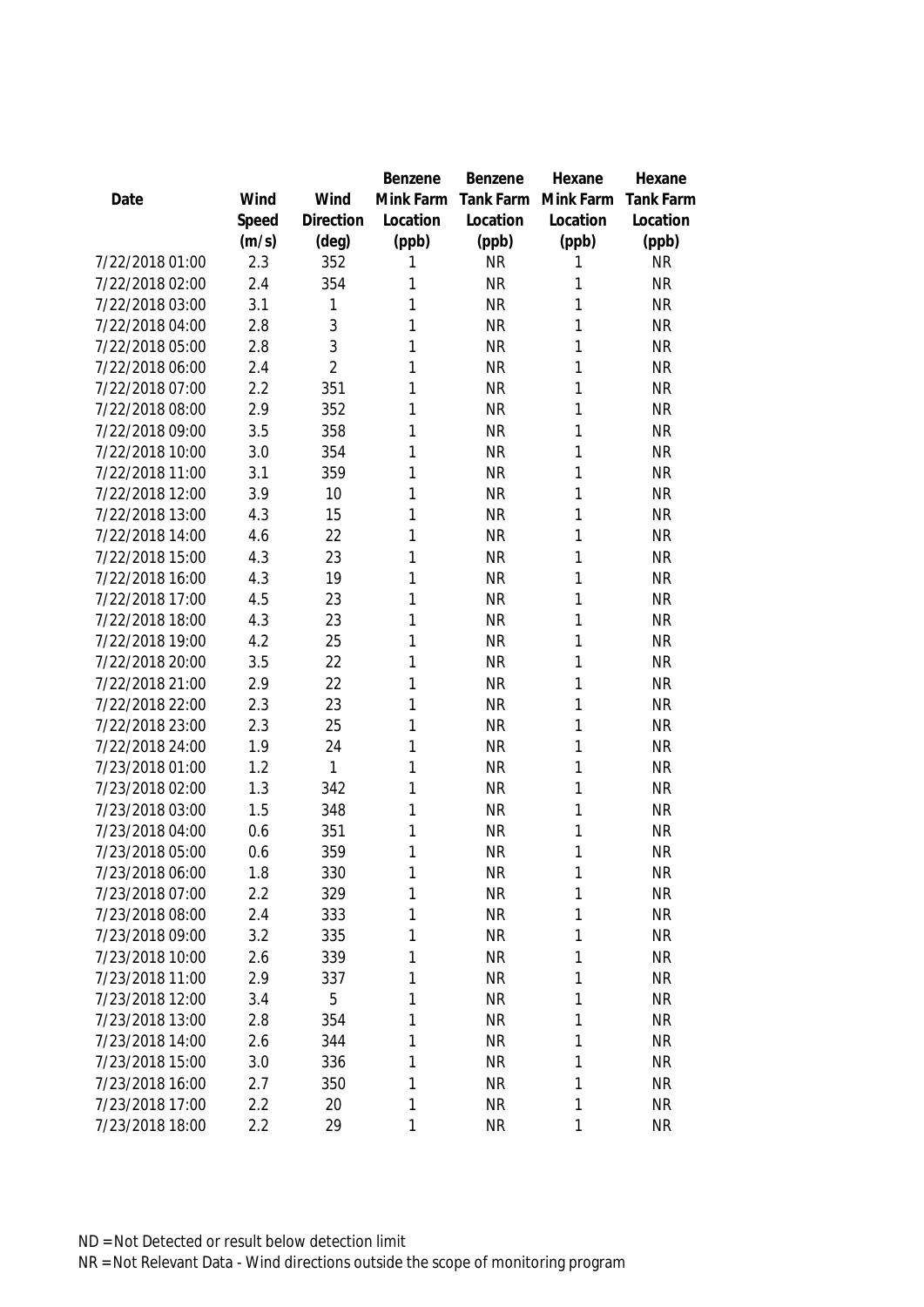|                 |       |           | Benzene   | Benzene        | Hexane       | Hexane           |
|-----------------|-------|-----------|-----------|----------------|--------------|------------------|
| Date            | Wind  | Wind      | Mink Farm | Tank Farm      | Mink Farm    | <b>Tank Farm</b> |
|                 | Speed | Direction | Location  | Location       | Location     | Location         |
|                 | (m/s) | (deg)     | (ppb)     | (ppb)          | (ppb)        | (ppb)            |
| 7/23/2018 19:00 | 2.0   | 38        | 1         | <b>NR</b>      | 1            | <b>NR</b>        |
| 7/23/2018 20:00 | 1.4   | 41        | <b>NR</b> | <b>NR</b>      | <b>NR</b>    | <b>NR</b>        |
| 7/23/2018 21:00 | 1.0   | 45        | <b>NR</b> | <b>NR</b>      | <b>NR</b>    | <b>NR</b>        |
| 7/23/2018 22:00 | 0.4   | 47        | <b>NR</b> | <b>NR</b>      | <b>NR</b>    | <b>NR</b>        |
| 7/23/2018 23:00 | 0.1   | 41        | <b>NR</b> | <b>NR</b>      | <b>NR</b>    | <b>NR</b>        |
| 7/23/2018 24:00 | 0.1   | 49        | <b>NR</b> | <b>NR</b>      | <b>NR</b>    | <b>NR</b>        |
| 7/24/2018 01:00 | 0.1   | 218       | <b>NR</b> | 1              | <b>NR</b>    | 1                |
| 7/24/2018 02:00 | 0.5   | 207       | <b>NR</b> | 1              | <b>NR</b>    | $\mathbf{1}$     |
| 7/24/2018 03:00 | 0.6   | 247       | 1         | 1              | $\mathbf{1}$ | $\mathbf{1}$     |
| 7/24/2018 04:00 | 1.3   | 244       | 1         | $\overline{2}$ | $\mathbf{1}$ | 5                |
| 7/24/2018 05:00 | 1.6   | 204       | <b>NR</b> | 1              | <b>NR</b>    | 3                |
| 7/24/2018 06:00 | 1.3   | 219       | <b>NR</b> | 1              | <b>NR</b>    | $\overline{2}$   |
| 7/24/2018 07:00 | 0.4   | 270       | 1         | 1              | 1            | $\overline{2}$   |
| 7/24/2018 08:00 | 1.5   | 327       | 1         | <b>NR</b>      | 1            | <b>NR</b>        |
| 7/24/2018 09:00 | 1.5   | 355       | 1         | <b>NR</b>      | 1            | <b>NR</b>        |
| 7/24/2018 10:00 | 1.8   | 339       | 1         | <b>NR</b>      | 1            | <b>NR</b>        |
| 7/24/2018 11:00 | 2.0   | 338       | 1         | <b>NR</b>      | 1            | <b>NR</b>        |
| 7/24/2018 12:00 | 2.5   | 348       | 1         | <b>NR</b>      | $\mathbf{1}$ | <b>NR</b>        |
| 7/24/2018 13:00 | 2.2   | 358       | 1         | <b>NR</b>      | $\mathbf{1}$ | <b>NR</b>        |
| 7/24/2018 14:00 | 2.1   | 346       | 1         | <b>NR</b>      | $\mathbf{1}$ | <b>NR</b>        |
| 7/24/2018 15:00 | 2.0   | 353       | 1         | <b>NR</b>      | 1            | <b>NR</b>        |
| 7/24/2018 16:00 | 1.7   | 27        | <b>NR</b> | <b>NR</b>      | <b>NR</b>    | <b>NR</b>        |
| 7/24/2018 17:00 | 2.1   | 114       | <b>NR</b> | <b>NR</b>      | <b>NR</b>    | <b>NR</b>        |
| 7/24/2018 18:00 | 1.4   | 65        | <b>NR</b> | <b>NR</b>      | <b>NR</b>    | <b>NR</b>        |
| 7/24/2018 19:00 | 1.9   | 113       | <b>NR</b> | <b>NR</b>      | <b>NR</b>    | <b>NR</b>        |
| 7/24/2018 20:00 | 1.3   | 102       | <b>NR</b> | <b>NR</b>      | <b>NR</b>    | <b>NR</b>        |
| 7/24/2018 21:00 | 3.4   | 310       | 1         | <b>NR</b>      | 1            | <b>NR</b>        |
| 7/24/2018 22:00 | 3.0   | 324       | 1         | <b>NR</b>      | 1            | <b>NR</b>        |
| 7/24/2018 23:00 | 2.8   | 332       | 1         | <b>NR</b>      | 1            | <b>NR</b>        |
| 7/24/2018 24:00 | 2.0   | 336       | 1         | <b>NR</b>      | 1            | <b>NR</b>        |
| 7/25/2018 01:00 | 1.5   | 339       | 1         | <b>NR</b>      | 1            | <b>NR</b>        |
| 7/25/2018 02:00 | 1.6   | 340       | 1         | <b>NR</b>      | 1            | <b>NR</b>        |
| 7/25/2018 03:00 | 1.4   | 343       | 1         | <b>NR</b>      | 1            | <b>NR</b>        |
| 7/25/2018 04:00 | 0.8   | 349       | 1         | <b>NR</b>      | 1            | <b>NR</b>        |
| 7/25/2018 05:00 | 0.9   | 347       | 1         | <b>NR</b>      | $\mathbf{1}$ | <b>NR</b>        |
| 7/25/2018 06:00 | 1.0   | 342       | 1         | <b>NR</b>      | 1            | <b>NR</b>        |
| 7/25/2018 07:00 | 1.3   | 360       | 1         | <b>NR</b>      | $\mathbf{1}$ | <b>NR</b>        |
| 7/25/2018 08:00 | 1.4   | 343       | 1         | <b>NR</b>      | 1            | <b>NR</b>        |
| 7/25/2018 09:00 | 1.8   | 333       | 1         | <b>NR</b>      | 1            | <b>NR</b>        |
| 7/25/2018 10:00 | 1.7   | 1         | 1         | <b>NR</b>      | $\mathbf{1}$ | <b>NR</b>        |
| 7/25/2018 11:00 | 1.9   | 343       | 1         | <b>NR</b>      | 1            | <b>NR</b>        |
| 7/25/2018 12:00 | 2.0   | 338       | 1         | <b>NR</b>      | 1            | <b>NR</b>        |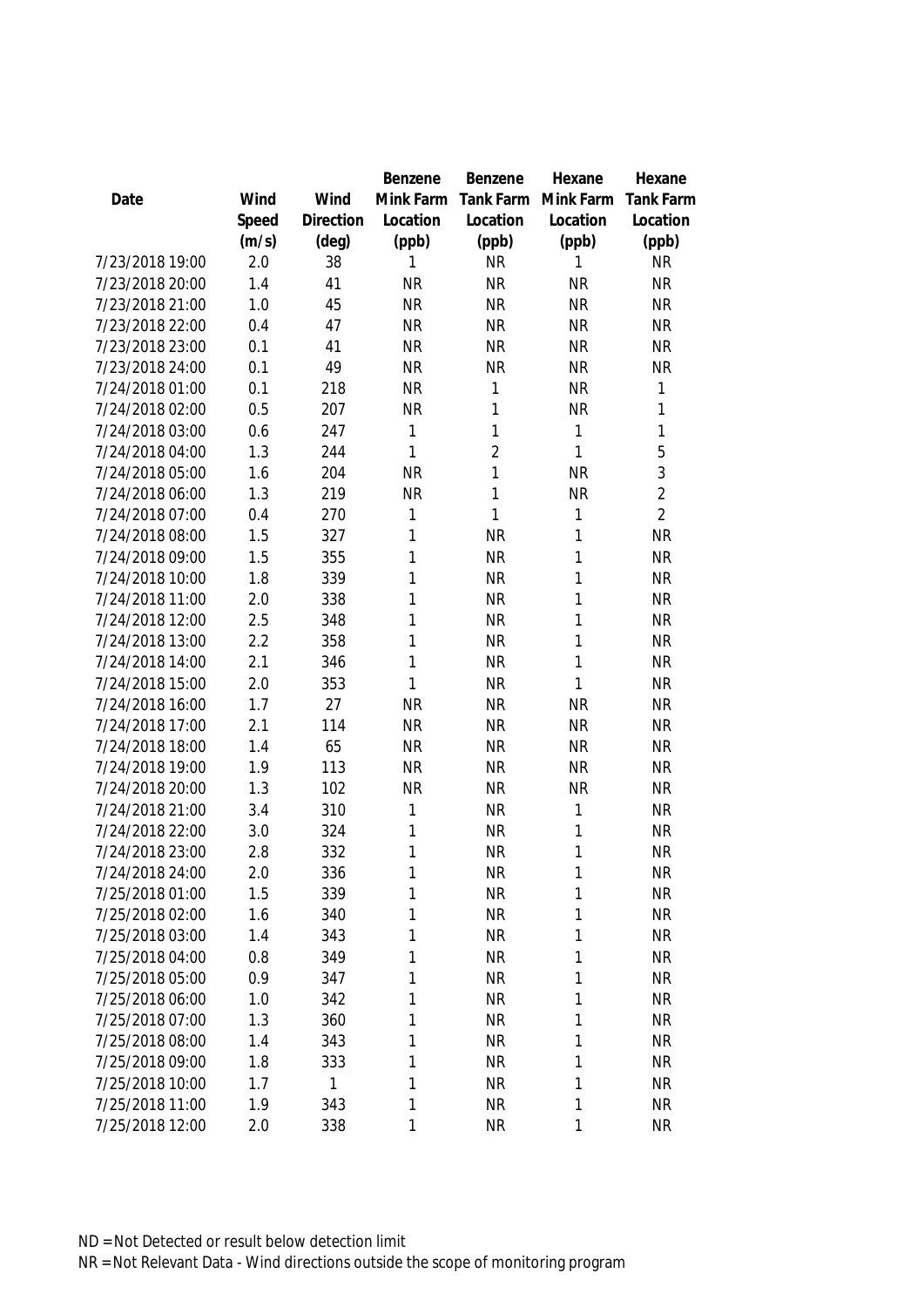|                 |       |           | Benzene   | Benzene        | Hexane    | Hexane           |
|-----------------|-------|-----------|-----------|----------------|-----------|------------------|
| Date            | Wind  | Wind      | Mink Farm | Tank Farm      | Mink Farm | <b>Tank Farm</b> |
|                 | Speed | Direction | Location  | Location       | Location  | Location         |
|                 | (m/s) | (deg)     | (ppb)     | (ppb)          | (ppb)     | (ppb)            |
| 7/25/2018 13:00 | 2.4   | 307       | 1         | <b>NR</b>      | 1         | <b>NR</b>        |
| 7/25/2018 14:00 | 2.5   | 324       | 1         | <b>NR</b>      | 1         | <b>NR</b>        |
| 7/25/2018 15:00 | 2.6   | 325       | 1         | <b>NR</b>      | 1         | <b>NR</b>        |
| 7/25/2018 16:00 | 1.8   | 319       | 1         | <b>NR</b>      | 1         | <b>NR</b>        |
| 7/25/2018 17:00 | 1.8   | 326       | <b>NR</b> | <b>NR</b>      | <b>NR</b> | <b>NR</b>        |
| 7/25/2018 18:00 | 2.2   | 282       | <b>NR</b> | <b>NR</b>      | <b>NR</b> | <b>NR</b>        |
| 7/25/2018 19:00 | 3.2   | 253       | 1         | 1              | 1         | $\overline{2}$   |
| 7/25/2018 20:00 | 3.1   | 258       | 1         | $\overline{2}$ | 1         | 3                |
| 7/25/2018 21:00 | 2.8   | 253       | 1         | $\overline{2}$ | 1         | 3                |
| 7/25/2018 22:00 | 2.6   | 249       | 1         | 1              | 1         | $\overline{2}$   |
| 7/25/2018 23:00 | 2.8   | 242       | 1         | 1              | 1         | $\overline{2}$   |
| 7/25/2018 24:00 | 2.9   | 242       | 1         | 1              | 1         | $\overline{2}$   |
| 7/26/2018 01:00 | 2.7   | 231       | 1         | 1              | 1         | 1                |
| 7/26/2018 02:00 | 2.5   | 220       | <b>NR</b> | 1              | <b>NR</b> | 1                |
| 7/26/2018 03:00 | 2.8   | 258       | 1         | 1              | 1         | 3                |
| 7/26/2018 04:00 | 2.6   | 251       | 1         | 1              | 1         | $\overline{2}$   |
| 7/26/2018 05:00 | 3.2   | 242       | 1         | 1              | 1         | $\overline{2}$   |
| 7/26/2018 06:00 | 3.2   | 248       | 1         | $\mathbf{1}$   | 1         | 1                |
| 7/26/2018 07:00 | 2.3   | 270       | 1         | $\mathbf{1}$   | 1         | $\overline{2}$   |
| 7/26/2018 08:00 | 2.8   | 310       | 1         | <b>NR</b>      | 1         | <b>NR</b>        |
| 7/26/2018 09:00 | 3.4   | 326       | 1         | <b>NR</b>      | 1         | <b>NR</b>        |
| 7/26/2018 10:00 | 3.5   | 323       | 1         | <b>NR</b>      | 1         | <b>NR</b>        |
| 7/26/2018 11:00 | 3.6   | 320       | 1         | <b>NR</b>      | 1         | <b>NR</b>        |
| 7/26/2018 12:00 | 4.3   | 316       | 1         | <b>NR</b>      | 1         | <b>NR</b>        |
| 7/26/2018 13:00 | 4.2   | 294       | 1         | <b>NR</b>      | 1         | <b>NR</b>        |
| 7/26/2018 14:00 | 4.1   | 285       | 1         | <b>NR</b>      | 1         | <b>NR</b>        |
| 7/26/2018 15:00 | 4.4   | 265       | 1         | $\mathbf{1}$   | 1         | 1                |
| 7/26/2018 16:00 | 4.6   | 277       | 1         | <b>NR</b>      | 1         | <b>NR</b>        |
| 7/26/2018 17:00 | 4.5   | 283       | 1         | <b>NR</b>      | 1         | <b>NR</b>        |
| 7/26/2018 18:00 | 3.7   | 277       | 1         | NR             | 1         | NR               |
| 7/26/2018 19:00 | 4.1   | 285       | 1         | <b>NR</b>      | 1         | <b>NR</b>        |
| 7/26/2018 20:00 | 4.0   | 297       | 1         | <b>NR</b>      | 1         | <b>NR</b>        |
| 7/26/2018 21:00 | 3.1   | 299       | 1         | <b>NR</b>      | 1         | <b>NR</b>        |
| 7/26/2018 22:00 | 3.7   | 307       | 1         | <b>NR</b>      | 1         | NR               |
| 7/26/2018 23:00 | 4.0   | 306       | 1         | <b>NR</b>      | 1         | <b>NR</b>        |
| 7/26/2018 24:00 | 3.5   | 316       | 1         | <b>NR</b>      | 1         | <b>NR</b>        |
| 7/27/2018 01:00 | 3.3   | 328       | 1         | <b>NR</b>      | 1         | <b>NR</b>        |
| 7/27/2018 02:00 | 2.4   | 304       | 1         | <b>NR</b>      | 1         | NR               |
| 7/27/2018 03:00 | 1.8   | 282       | 1         | <b>NR</b>      | 1         | <b>NR</b>        |
| 7/27/2018 04:00 | 1.7   | 268       | 1         | $\mathbf{1}$   | 1         | 1                |
| 7/27/2018 05:00 | 1.6   | 265       | 1         | $\mathbf{1}$   | 1         | 1                |
| 7/27/2018 06:00 | 1.7   | 240       | 1         | $\overline{2}$ | 1         | 3                |
|                 |       |           |           |                |           |                  |